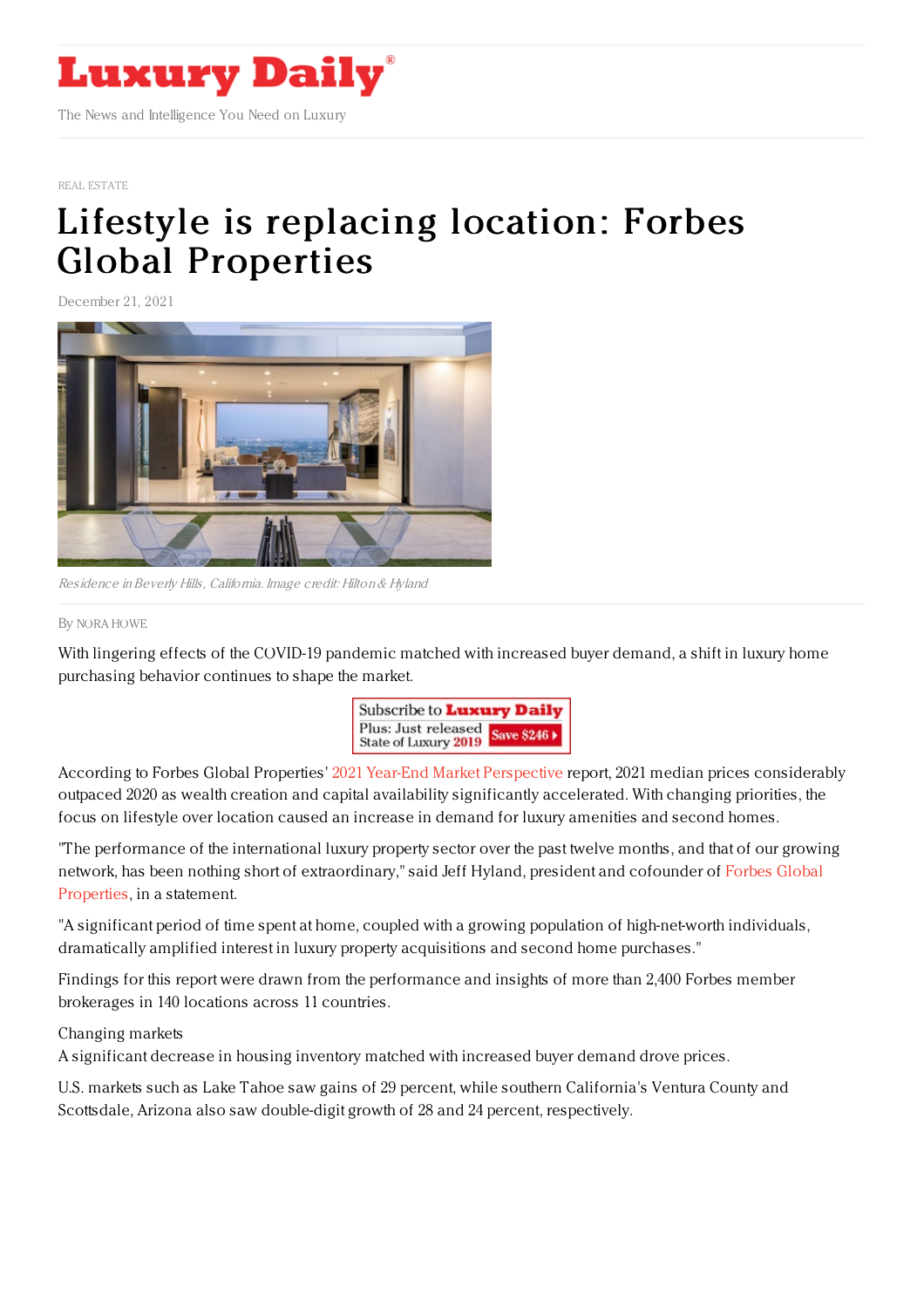

Tres Cervezas in San Miguel de Allende, Mexico. Image credit: CDR San Miguel

Internationally, Sydney saw the highest level of growth with a 32 percent increase in median home price, while Toronto saw a 17 percent average price increase.

According to Forbes, this trend in massive price increases is likely to return to more stable levels over the next two years due to pressure from inflation.

Demographically, buyers are getting younger.

Gen X, Millennials and Gen Z made up more than two-thirds of buyers in many of the luxury primary home markets studied by Forbes Global Properties. Gen X had an overwhelming 70 percent share in the Lake Tahoe home market and 50 percent in Hong Kong.

Individuals over the age of 75 accounted for 8 percent of the buyers in Santa Barbara, and only 5 percent of buyers in both Hong Kong and Dubai.

The increasingly younger buyer population is responsible for shifting property messaging and marketing strategies to digital touchpoints.

Additionally, there seems to be a shift toward second home markets as primary residences.

Nearly all brokers in surveyed second home markets reported that, even if luxury homes were purchased initially as vacation residences, high-net-worth individuals are increasingly using these homes for primary home purposes and for longer periods of time.



Oceanfront estate in Vero Beach, Florida. Image credit: Dale Sorensen Real Estate

With remote work still heavily in effect for many companies, individuals are theoretically able to work from anywhere in the world.

As many buyers were interested in access to activities like skiing and golf, properties in Montana, Telluride, Lake Tahoe and the Swiss Alps were especially popular.

## Luxury amenities

While location used to be a primary factor in home buying, this is shifting to amenities as buyers are focusing more on lifestyle.